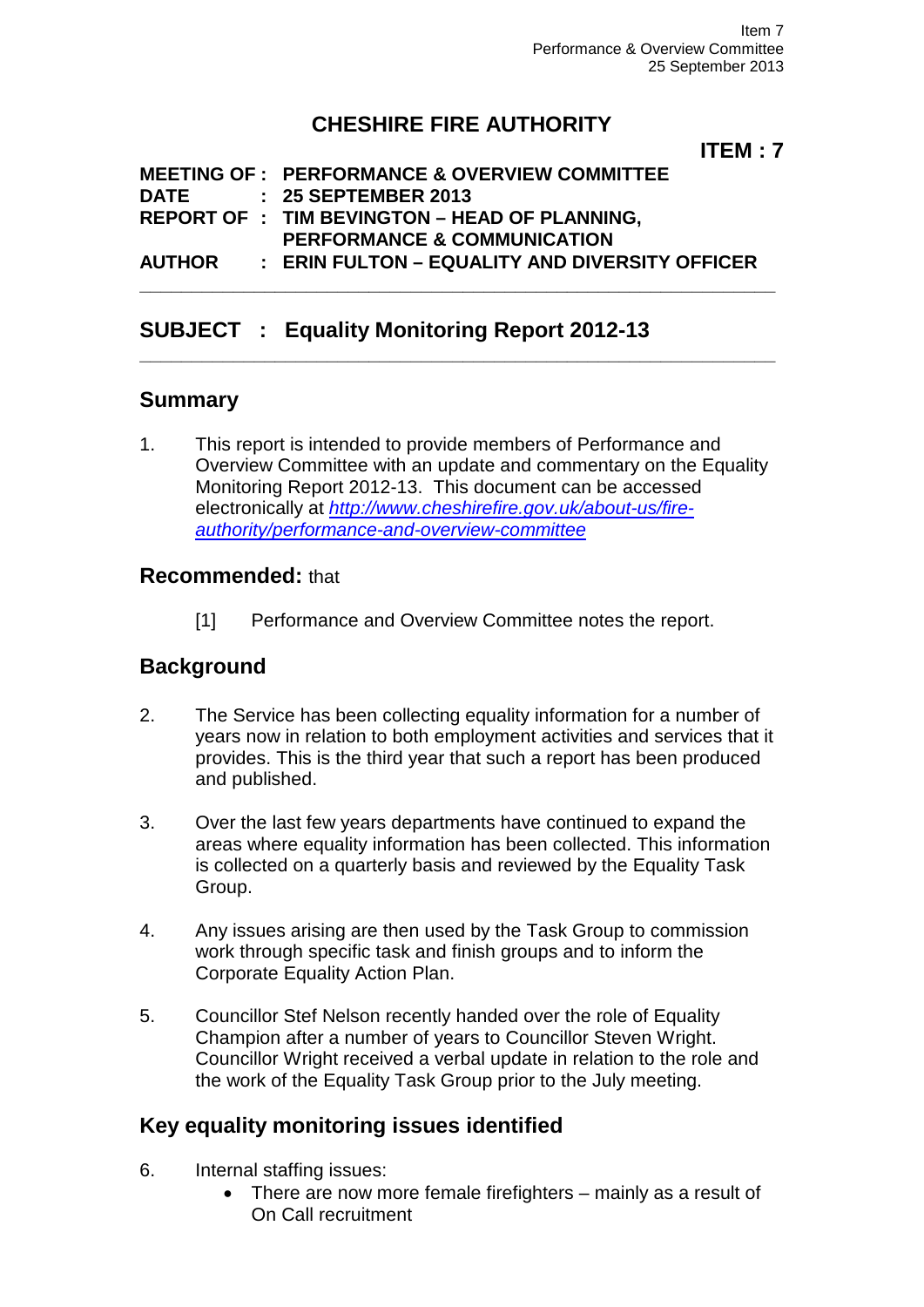- Females are still struggling with upper body strength when we consider where they are failing the physical tests and during awareness days.
- A high percentage of operational staff are still not declaring whether they have a disability or their sexual orientation.
- 7. External public issues:
	- There has been an increase in the number of HSAs delivered to those over the age of 65 (as would be expected) from 75.4% in 11-12 to 82.6% of the total number of HSAs completed during 12-13. This was also the case for those with a disability rising from 27% in 11-12 to 35% in 12-13.
	- The number of young females taking part in the Cadet scheme has increased slightly.
	- There has been a 10% increase in individuals stating that they have a disability taking part in the Cadet scheme.
	- The Princes Trust Programme has also seen a considerable increase in the number of young people taking part who would classify themselves as having a disability. In 2011-12, 21 individuals said that they had a disability and in 2012-13, 82 (19.3% of all those who attended) stated that they were disabled.
	- The number of enforcements and prohibitions that are issued to responsible persons who are from BME backgrounds appears to be disproportionate. A summary is detailed below;

|                      | <b>Enforcements</b> | <b>Prohibitions</b> |
|----------------------|---------------------|---------------------|
| <b>Cheshire East</b> | 56% White British   | 9% White British    |
|                      |                     | 45% Chinese         |
| <b>Cheshire West</b> | 70% White British   | 20% White British   |
| and Chester          |                     | 40% Chinese         |
| <b>Halton and</b>    | 56% White British   | 40% Chinese         |
| Warrington           |                     |                     |

• The advocates within the CFP departments are speaking almost exclusively to individuals who state their ethnicity as being White British.

#### **Outstanding actions**

- 8. Actions arising from the monitoring report that need to be included in the Equality Action Plan include:
	- Producing a DVD to be included on the Website that highlights the physical tests giving particular attention to the overhead lift and the weight that individuals need to be able to lift.
	- Raise awareness of the importance of equality monitoring internally.
	- Continue with positive action to improve the workforce diversity in relation to On Call recruitment.
	- Sexual Orientation to be added to the overall headcount figures in the employment section of the report.
	- Exit interview statistics to be collected and reported quarterly